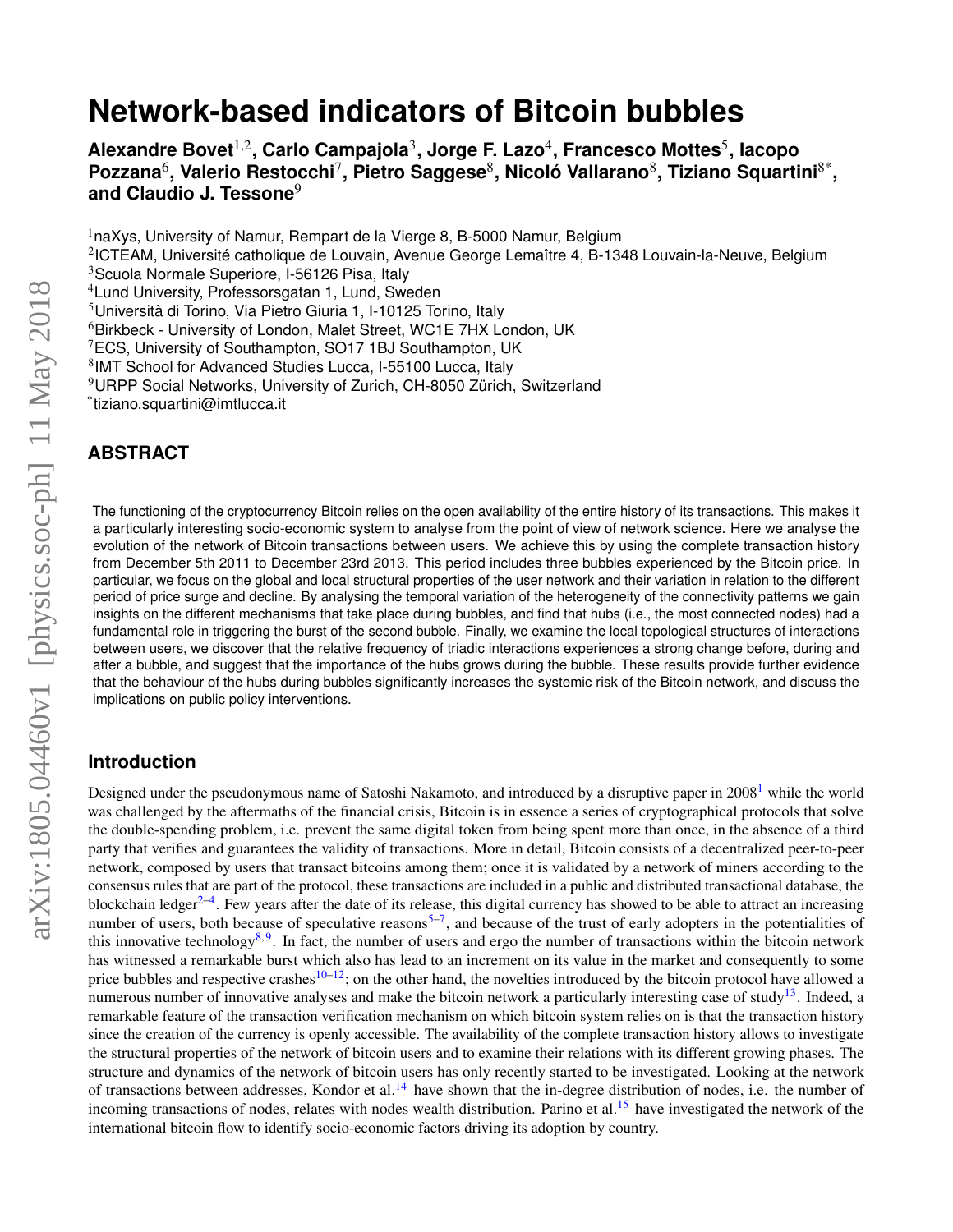| <b>Bubble</b> | <b>Start</b> | End        |
|---------------|--------------|------------|
|               | 2012-05-25   | 2012-08-18 |
| 2             | 2013-01-03   | 2013-04-11 |
| $\mathcal{L}$ | 2013-10-07   | 2013-11-23 |

<span id="page-1-0"></span>Table 1. Time intervals of the three Bitcoin bubbles occurring between May 2012 and January 2014<sup>[11](#page-9-5)</sup>.

Here, we reconstruct the network of transaction between users by merging addresses apparently owned by different users making it closer to reality than the raw network of addresses<sup>[16,](#page-9-6) [17](#page-9-7)</sup>. We study the evolution of the network global quantities, such as the variation coefficient of the degree distributions, the sizes of the largest strongly and weakly connected components and we also investigate the evolution of the local structure of the networks by examining so-called *network motifs*[18](#page-9-8). Network motif, defined as statistically recurrent subgraphs, were shown to implement simple functionalities that contribute to the complex behaviour of the system as a whole<sup>[18](#page-9-8)</sup>. This modular organization at the local scale was also shown to be common to a wide range of real networks<sup>[19](#page-9-9)</sup>. In particular, the abundance of certain triadic motifs has been identified as a early-warning signal for topological collapse of inter-banking networks $^{20}$  $^{20}$  $^{20}$ .

## **Results**

### **Evolution of global network measures**

To be able to detect patterns occurring at different time scales, we construct two time series of networks, using a integration time of one day and one week respectively. We refer to Wheatley et al.  $2018<sup>11</sup>$  $2018<sup>11</sup>$  $2018<sup>11</sup>$  to identify the start and end date of the various bubbles and focus on the three first bubbles, reported in Table [1.](#page-1-0) Our observation period starts 5 months before the onset of the first bubble, namely on December 5th 2011, and finishes on December 23rd 2013, one month after the burst of the last bubble taken into account.

We explored the evolution of several network properties that can be relevant to highlight events that might be related to irrational exuberance of agents in the market or to crisis triggering phenomena such as liquidity imbalances. The following measures are defined:

- Number of nodes (wallets) in the network Bubbles are characterised by a rising number of active users, especially at the end of the critical period.
- Size of largest strongly and weakly Connected Components.
- Ratio between the (total, in/out) degree of the most connected and second most connected node, dubbed as "Degree Gap Ratio".
- Ratio between the in and out degree of the most connected node, dubbed as "Hub in/out Degree Ratio".

As a first step we analyse the time series of the number of active users alongside the price evolution (Fig [1a](#page-2-0)), aggregated at the weekly time scale, which shows the strong correlation between the two, especially during bubble periods. This is easily explained by the herding feedback mechanism<sup>[10](#page-9-0)</sup>, where an initial price hike is followed by an increased popularity of the asset that lures more users into the market. The increase in activity of typically buying users (since they are getting into the market) further boosts the growth of price which eventually grows at unsustainable rate and collapses, either because of growth slowdown that triggers speculators to sell or after some negative news release that leads to panic sales.

Next we try to quantify how central are the most connected nodes in the circulation of money and whether their centrality in the network of transactions is related or not to the price surge and fall. To do so, we compute the size of the largest Strongly Connected Component (SCC) and Weakly Connected Component (WCC), namely the largest set of vertices that have a path running between them in both directions, for the SCC, and in at least one direction for the WCC. We make this analysis on the full network and on the networks where the most connected (SCCm1, WCCm1) and the two most connected nodes (SCCm2, WCCm2) are removed from the network with all of their edges. This would highlight the role of the largest and second largest hubs as intermediaries in the market. In particular the WCC is relevant to show if there are some fractions of the economy that never interact with others or that do so only through one of the two hubs, while the SCC can be an indicator of how efficiently a bitcoin can pass from one end to the other of the network and how this happens thanks to hubs. We plot these indicators in Fig [1b](#page-2-0), [1c](#page-2-0). We see how the vast majority of users are always connected to the network since the largest WCC includes almost all nodes. However, the importance of the first hub changes throughout the time period we consider, decreasing in time and in particular during the first bubble. We see that the first bubble eliminates a second important hub (WCCm1), and this could be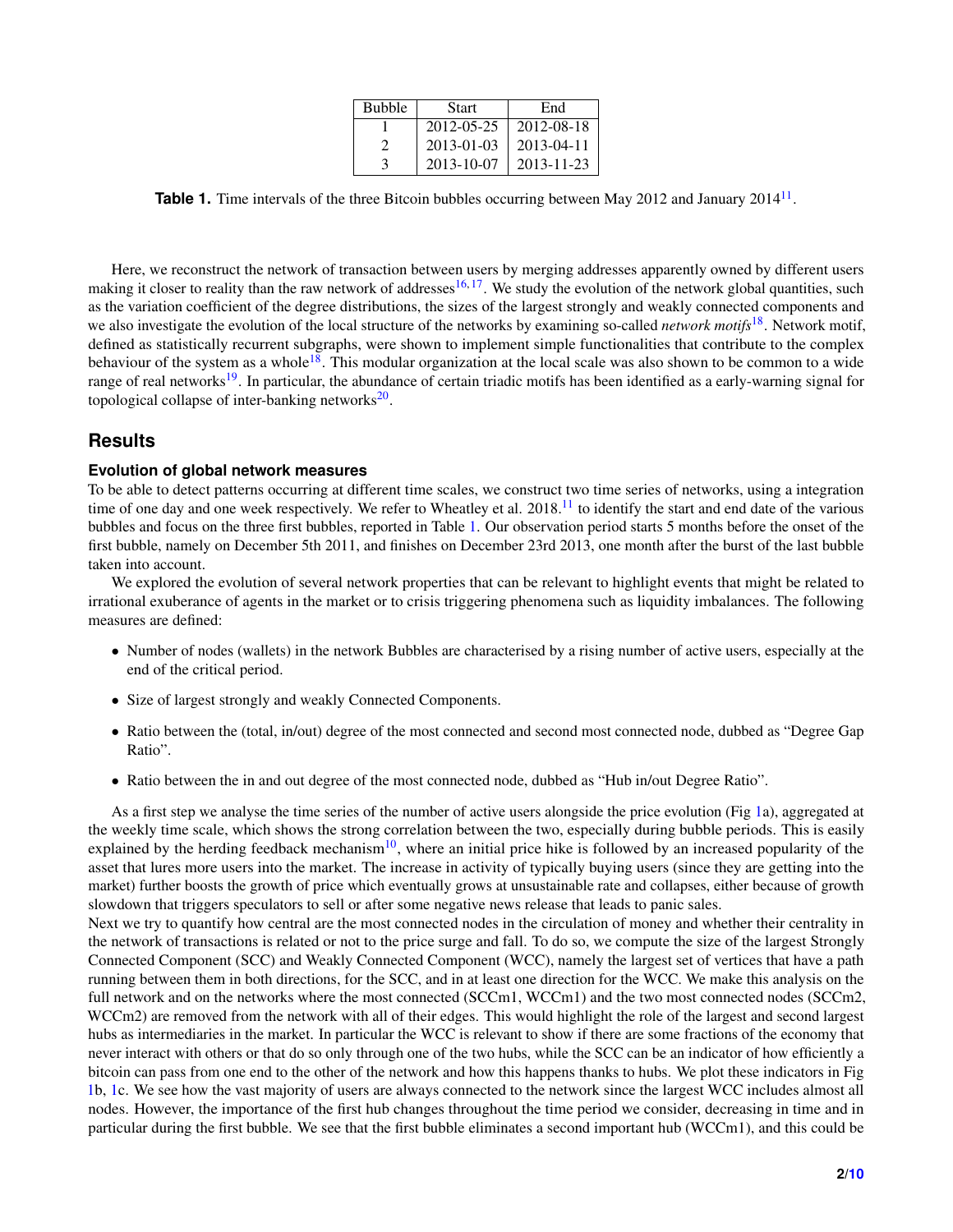<span id="page-2-0"></span>

**Figure 1.** Bitcoin network and price evolution. The measures are performed on networks reconstructed each week. The three bubbles are indicated by a shaded area (from onset until burst day). a) Number of active users, i.e. number of nodes in the networks, as a function of time (blue) and Bitcoin price in USD (green). b) Size of the largest weakly connected component (WCC) of the full network divided by the total number of nodes (blue), largest weakly connected component after the removal of the highest degree node (WCCm1, orange) and the removal of the two nodes with highest degree (WCCm2, green). c) Similar measure than in b) but using the largest strongly connected component instead of the largest weakly connected component.

related to the unmasking of the Ponzi scheme behind Bitcoins Savings & Trust<sup>[11](#page-9-5)</sup> who might have been that player. After that event, the centrality of the first hub stabilises in the WCC and no other node has similar importance in that almost 20% of nodes are connected to the market only through it.

Similar conclusions on the centrality of the first hub come from the gap between the SCC and SCCm1 which is again close to 20% of the total nodes in the network. The circulation of money in the network rises as time goes on, and after the first bubble the first hub, although very central, is not any more the only passage point. This is a signal that smaller nodes start trading among themselves without relying only on the intermediation of the large exchange (likely Mt. Gox) and the velocity of money through the network is not completely hindered if the first hub goes in distress thanks to these secondary channels. It is interesting to notice that this doesn't happen at the expense of the importance of the first hub, which is indeed increasing its centrality, and neither through the formation of a secondary hub, since the second largest node is irrelevant to the size of the SCC and WCC.

However, we do not find consistent signals fore-running bubble onsets or bursts in these global measures. This could be related to the developing nature of the market, which is in constant evolution and for which these global features undergo such big changes that even comparing between time frames is extremely hard. We thus turn to more microscopic measures, and expose the results in the next section.

#### **Heterogeneity measures**

In this section we examine several measures of heterogeneity for three distributions, namely the in-degree, out-degree and total degree. Specifically, we use a daily aggregation windows for network and cover two years of transactions, from January 2012 to December 31st 2013. For each type of network and distribution, we compute the variation coefficient, i.e.,  $V = \frac{\sigma}{\bar{x}}$ , where  $\sigma$  and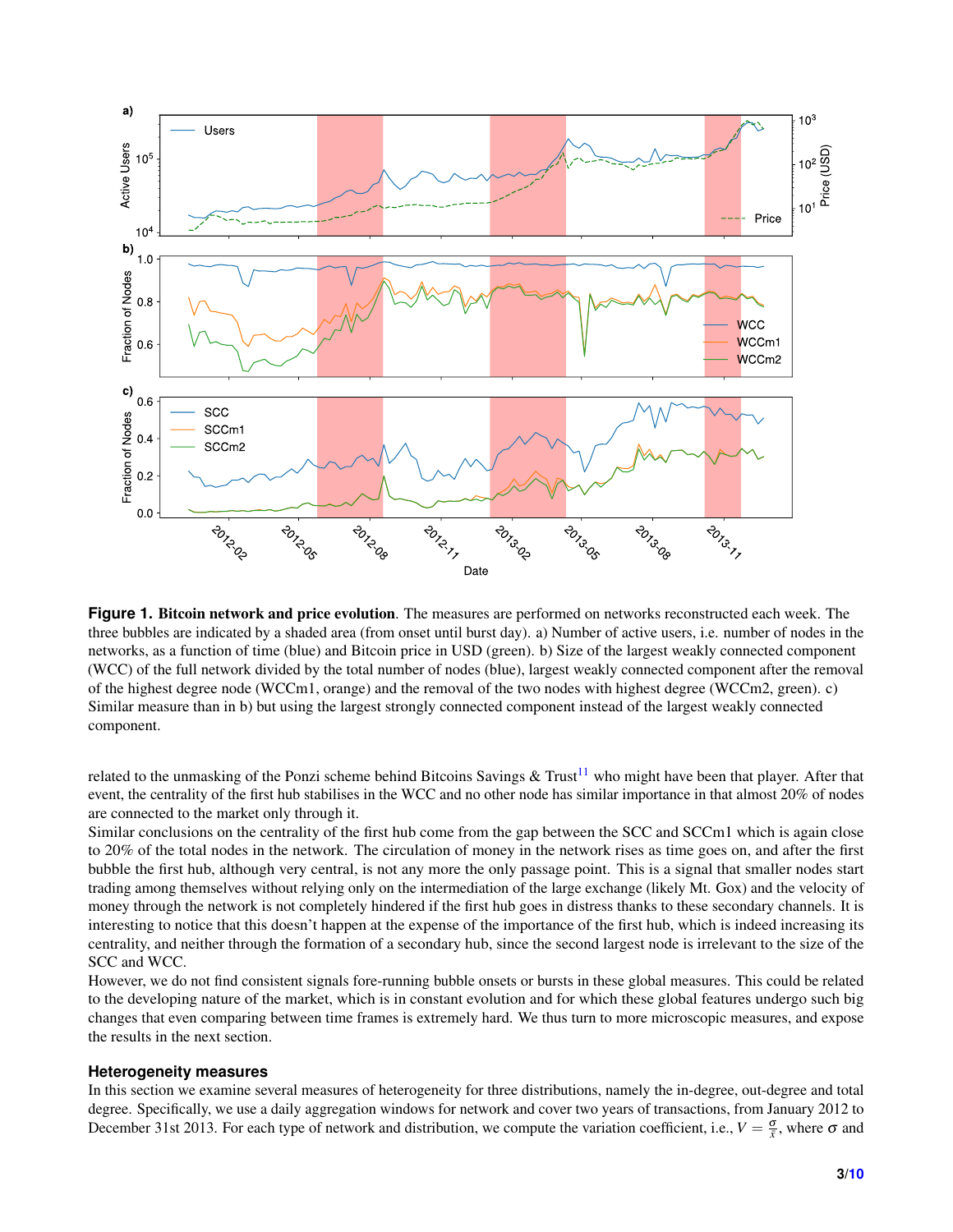<span id="page-3-0"></span>

**Figure 2. Degree gap ratios of the two largest hubs**. The three bubbles are indicated by shaded area (from onset until burst day). a) Ratio of the in-degree of the two nodes with highest in-degree. b) Ratio of the out-degree of the two nodes with highest out-degree. c) Ratio of the total degree of the two nodes with highest total degree. d) Ratio of in-degree over out-degree for the largest hub.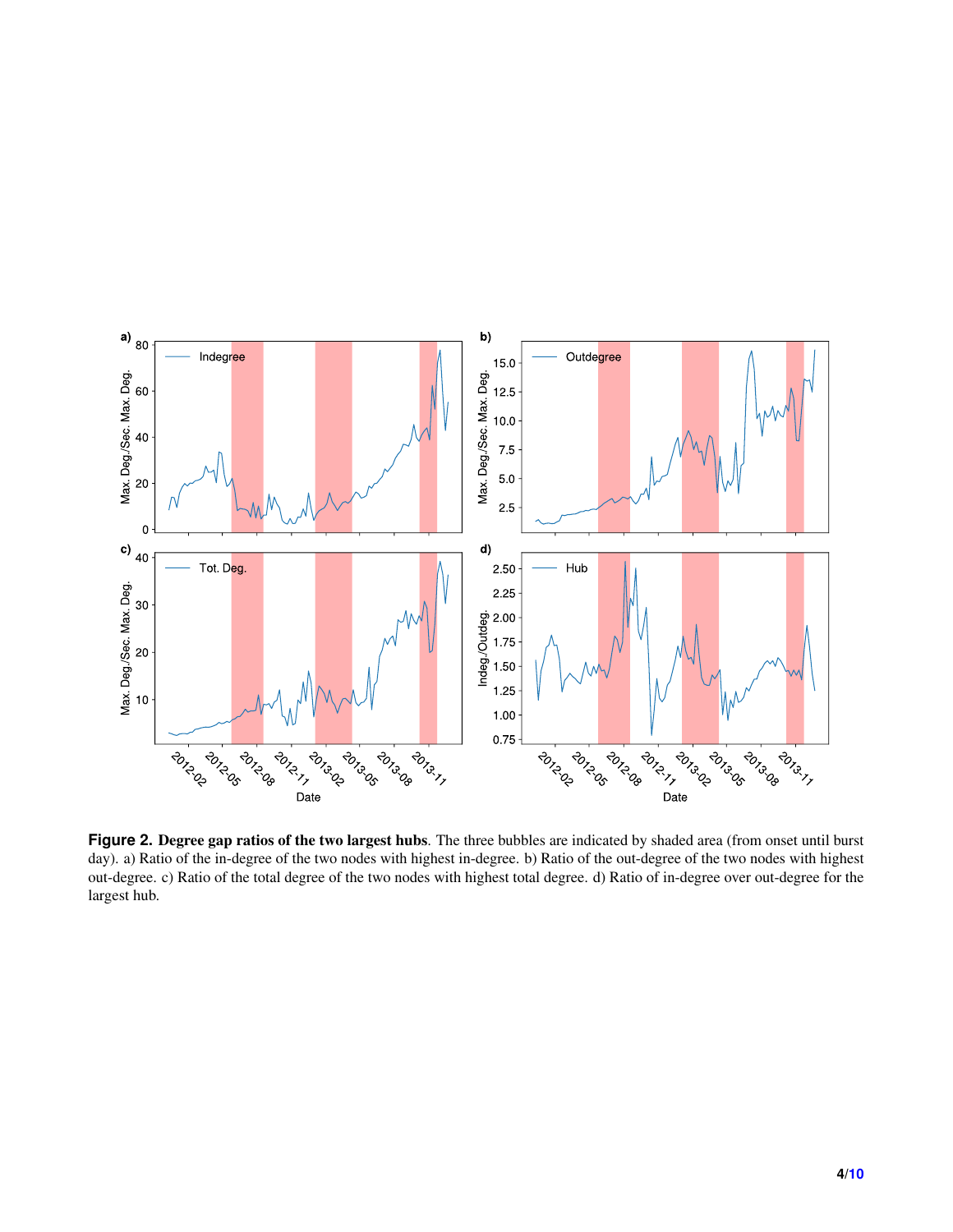<span id="page-4-0"></span>

**Figure 3.** Heterogeneity evolution of the degree distributions. Variation coefficient of the in-degree (blue), out-degree (orange) and total degree (green) distributions of daily networks. The bubbles are indicated by the pink shaded areas (from onset until burst day).

 $\bar{x}$  are the standard deviation and the average of the empirical distribution, respectively. As all the distributions display heavy tails, this measure of heterogeneity may depends on the size of the networks. To account for the varying size of the networks at every point in time, we build the distributions only considering *Nsample* = 1784 nodes for each daily network, where *Nsample* is the number of nodes the smallest network possesses, and measure the average value of *V* over 100 random sample for each distribution. Our results, displayed in Figure [3,](#page-4-0) show that during the second bubble, which occurred between January 3rd 2013 and April 11th 2013, the in-degree distribution becomes far more homogeneous than before the bubble, whereas the out-degree distribution exhibit a surge of heterogeneity.

Fig. [2](#page-3-0) shows the relative degrees of the largest and second largest hub, as well as the out-degree-in-degree ratio of the largest hub. Specifically, the latter measure suggests that the largest hub lowers the number of people it buys from with respect to the number of people it sells to, which is expected during a bubble, since more and more low-degree nodes enter the market following the price surge (see Fig. [1\)](#page-2-0). Interestingly, figures [2](#page-3-0) (a) and [2](#page-3-0) (b) show that the the in-degree (out-degree) of the largest hub grows (decreases) with respect to that of the second largest hub, suggesting that the second largest hub follows a similar dynamics to that of the largest hub, but to a greater extent. Indeed, these results suggest that, during the second bubble, the second largest hub increases the number of customers it sells to, whereas it lowers the number of customers it buys from. It is worth noting that this is purely a structural change, since the largest hub keeps a null trade balance throughout this period.

These structural changes are consistent with the changes in the heterogeneity of the in-degree and out-degree distributions, and suggest that there are two hubs that centralise the market by selling bitcoins to most of the traders that enter the market during the bubble, resulting in a significant increase of the systemic risk. Indeed, if only a few hubs account for most of the transactions in the network, if at any point in time one of them fails, the whole network may crash. This is exactly what happened on April 10th 2013, when Mt Gox, the major Bitcoin exchange, broke under the high trading volume, triggering the burst of the bubble.

#### **Triadic motifs analysis**

Triadic motifs, i.e. all the possible directed patterns connecting three vertices, are the natural generalizations of directed clustering coefficients and the starting point for the understanding of a complex network self-organization in communities. Thirteen, non-isomorphic, triadic directed patterns (reported in Fig. [6\)](#page-8-7) can be identified and classified. Given a real, binary, directed matrix **A**, the motifs occurrences  $N_m$  can be written as reported in table [2.](#page-5-0)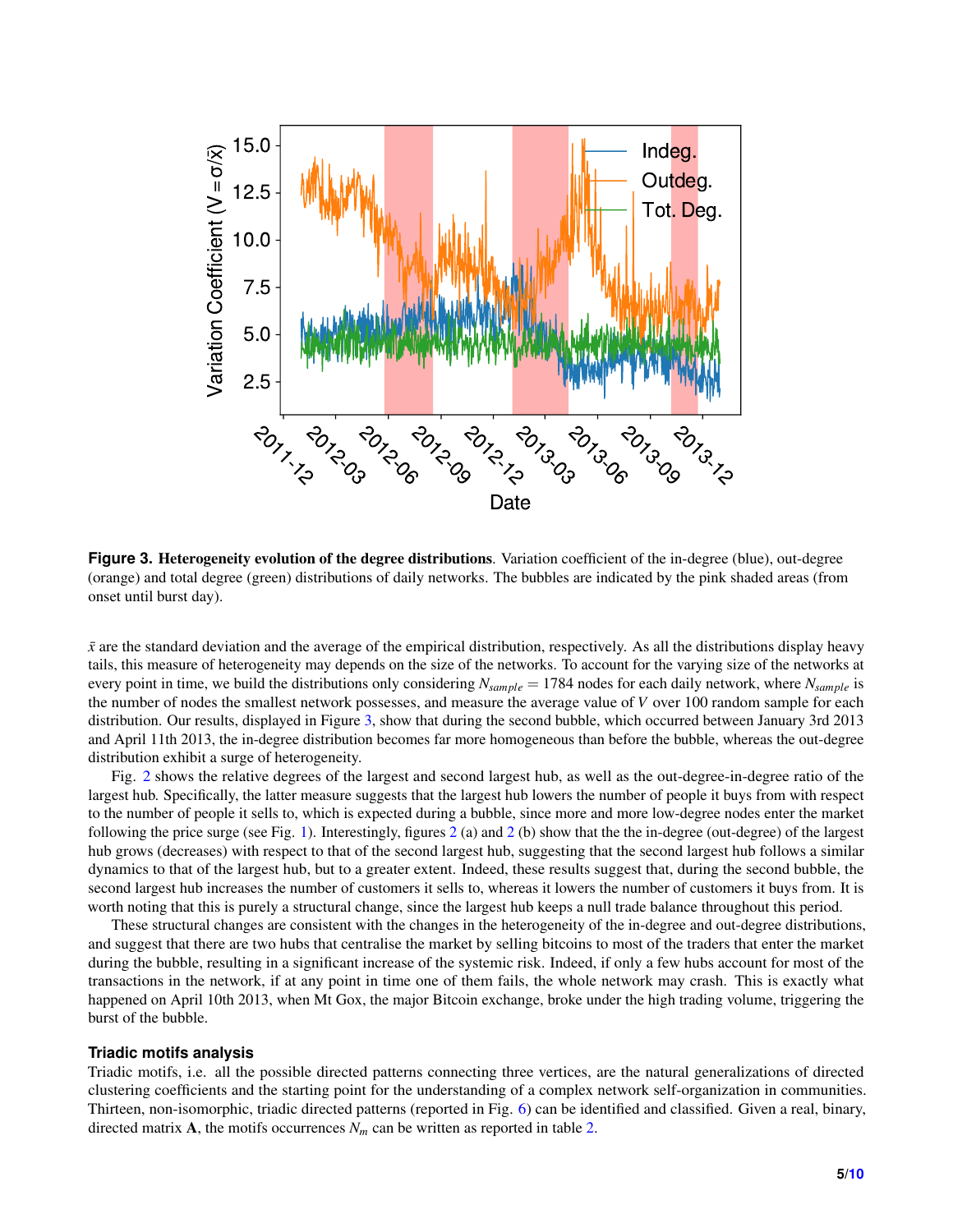<span id="page-5-0"></span>

| Motif m | $N_m$                                                                                      |
|---------|--------------------------------------------------------------------------------------------|
| 1       | $\sum_{i \neq j \neq k} (1 - a_{ij}) a_{ji} a_{jk} (1 - a_{kj}) (1 - a_{ik}) (1 - a_{ki})$ |
| 2       | $\sum_{i \neq j \neq k} a_{ij} (1 - a_{ji}) a_{jk} (1 - a_{kj}) (1 - a_{ik}) (1 - a_{ki})$ |
| 3       | $\sum_{i \neq j \neq k} a_{ij} a_{ji} a_{jk} (1 - a_{kj})(1 - a_{ik})(1 - a_{ki})$         |
| 4       | $\sum_{i \neq j \neq k} (1 - a_{ij})(1 - a_{ji}) a_{jk} (1 - a_{kj}) a_{ik} (1 - a_{ki})$  |
| 5       | $\sum_{i \neq j \neq k} (1 - a_{ij}) a_{ji} a_{jk} (1 - a_{kj}) a_{ik} (1 - a_{ki})$       |
| 6       | $\sum_{i \neq j \neq k} a_{ij} a_{ji} a_{jk} (1 - a_{kj}) a_{ik} (1 - a_{ki})$             |
| 7       | $\sum_{i \neq j \neq k} a_{ij} a_{ji} (1 - a_{jk}) a_{kj} (1 - a_{ik}) (1 - a_{ki})$       |
| 8       | $\sum_{i\neq j\neq k}a_{ij}a_{ji}a_{jk}a_{kj}(1-a_{ik})(1-a_{ki})$                         |
| 9       | $\sum_{i \neq j \neq k} (1 - a_{ij}) a_{ji} (1 - a_{jk}) a_{kj} a_{ik} (1 - a_{ki})$       |
| 10      | $\sum_{i \neq j \neq k} (1 - a_{ij}) a_{ji} a_{jk} a_{kj} a_{ik} (1 - a_{ki})$             |
| 11      | $\sum_{i \neq j \neq k} a_{ij} (1 - a_{ji}) a_{jk} a_{kj} a_{ik} (1 - a_{ki})$             |
| 12      | $\sum_{i \neq j \neq k} a_{ij} a_{ji} a_{jk} a_{kj} a_{ik} (1 - a_{ki})$                   |
| 13      | $\sum_{i\neq j\neq k}a_{ij}a_{ji}a_{jk}a_{kj}a_{ik}a_{ki}$                                 |

**Table 2.** Classification and definitions of the triadic motifs abundances.

<span id="page-5-1"></span>

**Figure 4.** Frequency evolution of the 13 triadic motifs.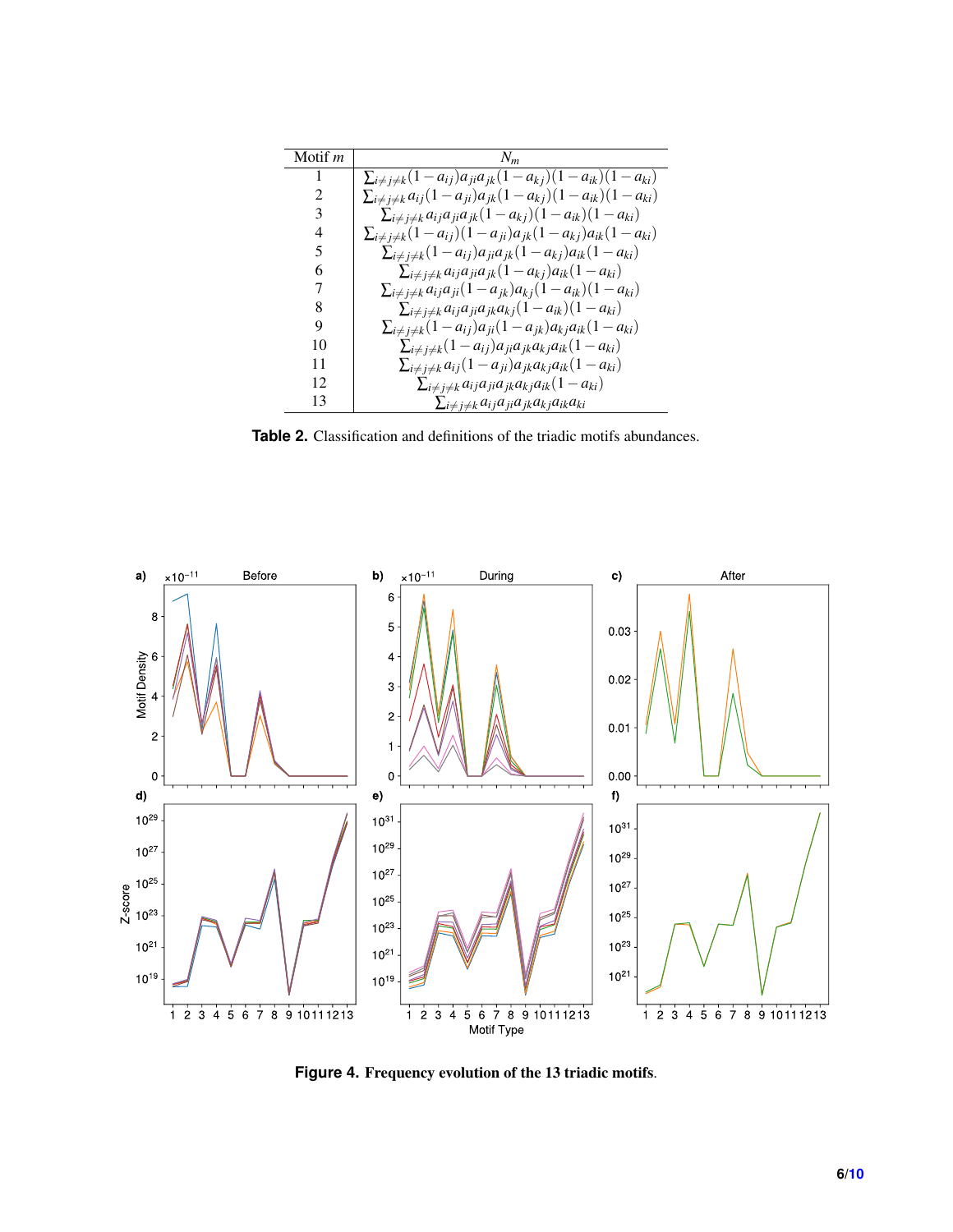The three upper panels of Figure [4](#page-5-1) show the density of the 13 triadic motifs during three periods that have been chosen to monitor the system *before*, *during* and *after* the bubble happening in the period of time from December 5th 2011 until September 18th 2012, taken on weekly aggregated networks. The three lower panels of Figure [4](#page-5-1) show the z-scores of the same motifs.

Upon visually inspecting the three upper panels, it is apparent that the bubble is indeed characterised by motifs profiles that differ from both the previous and the following period. It is apparent that the same motifs (i.e. 1, 3, 6) are overrepresented during the three periods: upon inspecting these three kinds of motifs, we see that they are constituted by a basic unit of two non-reciprocated dyads. We suspect these to characterise the topological structure of the hubs, reflecting a huge selling activity in all periods. This is particularly evident, however, when considering the pre-bubble period from December 5th 2011 until May 25th 2012: this evidence leads us to assume that monitoring the hubs connectivity may be useful to detect upcoming critical activity.

These structural changes are consistent with the changes in the heterogeneity of the in-degree and out-degree distributions, and suggest that there are two hubs that centralise the market by selling bitcoins to most of the traders that enter the market during the bubble, resulting in a significant increase of the systemic risk. Indeed, if only a few hubs account for most of the transactions in the network, if at any point in time one of them fails, the whole network may crash.

## **Conclusions**

In this paper we analyse the impact of structural properties of the Bitcoin transaction network on the generation and crash of bubbles in the exchange with respect to fiat currencies. Specifically, we examine network features such as heterogeneity of the degree distributions and frequency of connectivity patterns (i.e., motifs). We find significant changes in these properties during the period of price bubbles. A more detailed analysis unveils that, during the first bubble, the frequency of motifs indicating the relationship hubs have with new, low-degree users changes significantly; this suggests that hubs take an even more important role in becoming liquidity providers. These results are confirmed in the second bubble: There, by analysing the heterogeneity of the in-degree, out-degree, and total degree distributions, we find that there is a significant widening (narrowing) of the out-degree (in-degree) distributions, whereas the total degree does not change its distribution significantly. By performing additional analyses on the two largest hubs, we find that these structural changes - similar to what is observed during the first bubble - is likely to be caused by the *centralising* role hubs take on as liquidity providers.

Although we find that measures can explain well some price bubbles but not others, these results highlight that tracking properties of hubs in the transaction network is key for understanding the underlying mechanisms of a bubble. Moreover, at least in the first three Bitcoin bubbles, the behaviour of hubs significantly increased the systemic risk of the Bitcoin economy, eventually leading to systemic failure and sudden price crashes.

These results also suggest that Bitcoin bubbles are difficult to forecast, but can be prevented, or at least alleviated, by introducing policies that aim at reducing the importance of large hubs in the network. In future work, we plan to extend our analysis by introducing new structural measures and by covering all the bubbles that happened to date.

## **Methods**

## **User network reconstruction**

An element of the Bitcoin protocol is that it attempts to preserve anonymity of users in a way that is better defined as *pseudonimity*: transactions take place without the need of a third party and users cannot be directly linked to real users or to an identity<sup>[3](#page-8-8)</sup>. A transaction, thus, does not identify the payer or the payee in any way. However, by exploiting the properties of the protocol, like the fact that the transaction history is publicly available, it is possible to trace and cluster addresses that are owned by the same user, collapsing in that way a network of addresses into a network of users. The principle that drove our approach is to minimise as much as possible the number of false positives, that is, the addresses that are linked together as if they were owned by the same user but they are not. The approach is based on two heuristics introduced by Meiklejohn *et al.*[17](#page-9-7) , that we describe here.

*Input-based Heuristic*: The first and safest one exploits the fact that, in principle, if two addresses are input of the same transaction, then they are controlled by the same user. This property is also transitive, which means that if a transaction includes in the input the addresses A and B, and a second transaction includes the addresses B and C, then it is safe to assume that A,B,C addresses belong to the same user.

*One-time change addresses*: the second one detects addresses appearing in the output of a transaction and that can be attributed to the owner of the inputs.

In our work we adopt the first heuristic, but we modify the second one, as in the working paper by Tessone<sup>[16](#page-9-6)</sup>, with the aim of using the second heuristic only in the case in which it is safe to assume that the one-time change address belongs to the owner of the inputs.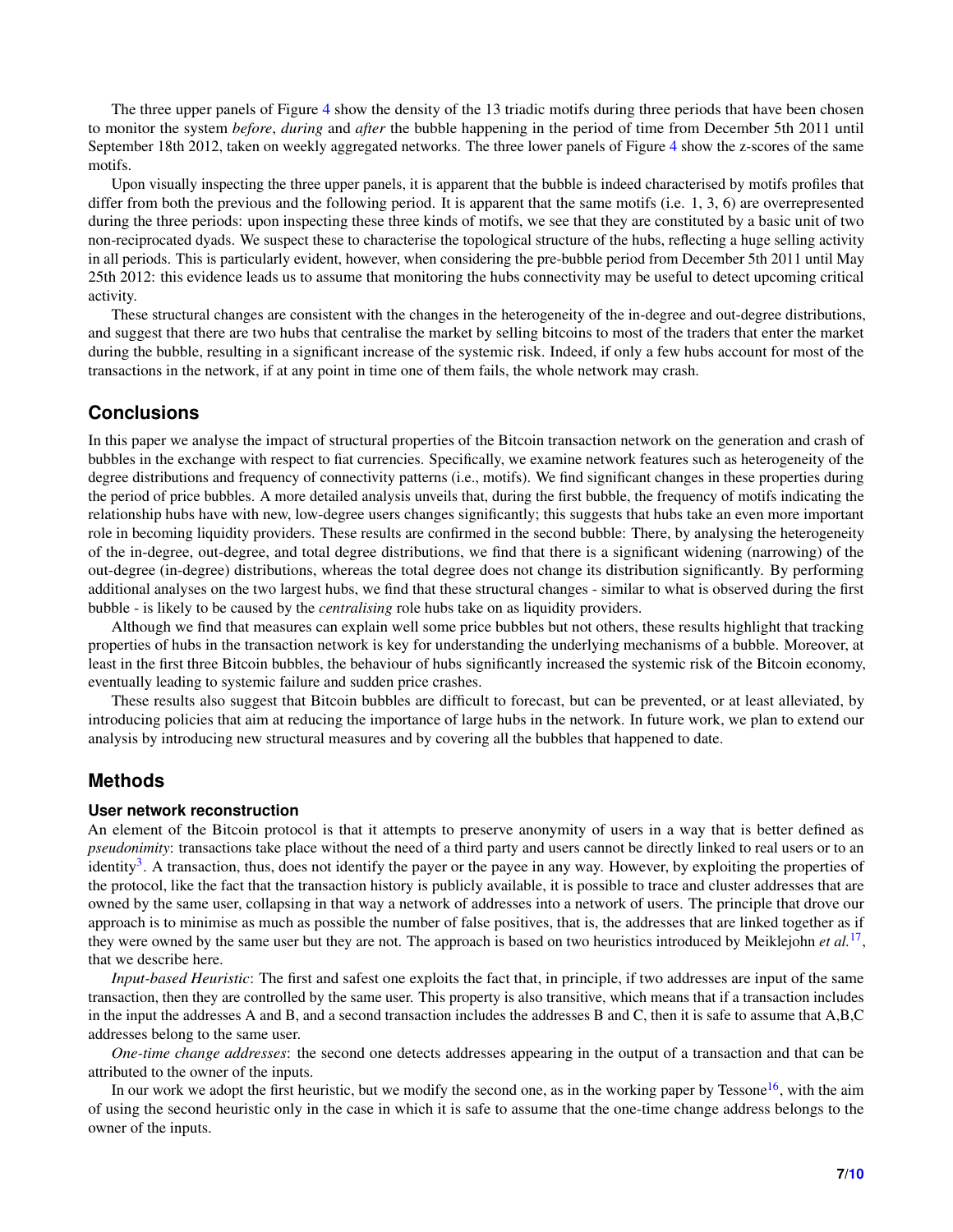<span id="page-7-0"></span>

**Figure 5.** An illustrative example of the construction of the network. Nodes, corresponding to users, are connected by directed edges, corresponding to transactions. Edges are annotated with the total amount of transactions occurred and the total quantity of bitcoins transferred during the observation window.

Others techniques use different approaches<sup>[21–](#page-9-12)[24](#page-9-13)</sup>, where the one-time change addresses are defined using similar heuristics. Another approach, proposed by Cazabet et al.<sup>[25](#page-9-14)</sup>, is based on a combination of the input-based heuristic and of the Louvain community detection algorithm to detect addresses that are likely to belong to the same user. The reason why we did not use these methods is that we privileged the heuristics preserving the analysis from errors in detecting addresses not belonging to the same users as if they were controlled by a single entity, i.e. avoiding false positives.

Note that these techniques do not allow to reproduce the perfect network of users, since real users can use different wallets that not necessarily are linked together by a transaction; thus, the reader should not consider the network obtained as a perfect representation of the real network of users, but as an approximation that clusters addresses minimizing the presence of false positives.

Once the addresses are grouped by wallet, we build the network in the following way: two nodes (wallets) i and j are connected via a directed edge (i,j) if at least one transaction from i to j occurs during the considered time integration window. Edges are annotated with the number of transactions occurred and the total quantity of bitcoins transferred. The structure of the network is illustrated with an example in Figure [5.](#page-7-0)

#### **Null models**

In order to verify the statistical significance of our results we have compared them with a properly-defined null model. Inspired by the empirical regularities of the degree distribution we have employed the Directed Random Grapg Model (DRGM). It is an Exponential Random Graph Model (ERGM) defined within the constrained Shannon entropy-maximization framework. Briefly speaking, one solves the following problem

$$
\max_{\mathbf{P}} \left\{ S[P] - \sum_{i} \theta_i \left[ \sum_{\mathbf{A}} P(\mathbf{A}) X(\mathbf{A}) - \bar{X}_i \right] \right\} \tag{1}
$$

where the vector of constraints reads  $\vec{C}(\mathbf{A}) = {\vec{k}^{out}, k^{in}}$  and  $C_0 = \langle C_0 \rangle = 1$  sums up the normalization condition of the searched probability distribution. The solution to the problem above reads

$$
P(A) = \frac{e^{-H(A, \vec{\theta})}}{Z(\vec{\theta})}
$$
 (2)

with  $H(A,\vec{\theta}) = \vec{\theta} \cdot \vec{C}$  summing up the proper topological constraints. In the DRGM case, our Hamiltonian reads with  $H(A, \theta) \equiv \theta L$  a position leading to the probability function

$$
P(\mathbf{A}) = p^{L}(1-p)^{N(N-1)-L}
$$
\n(3)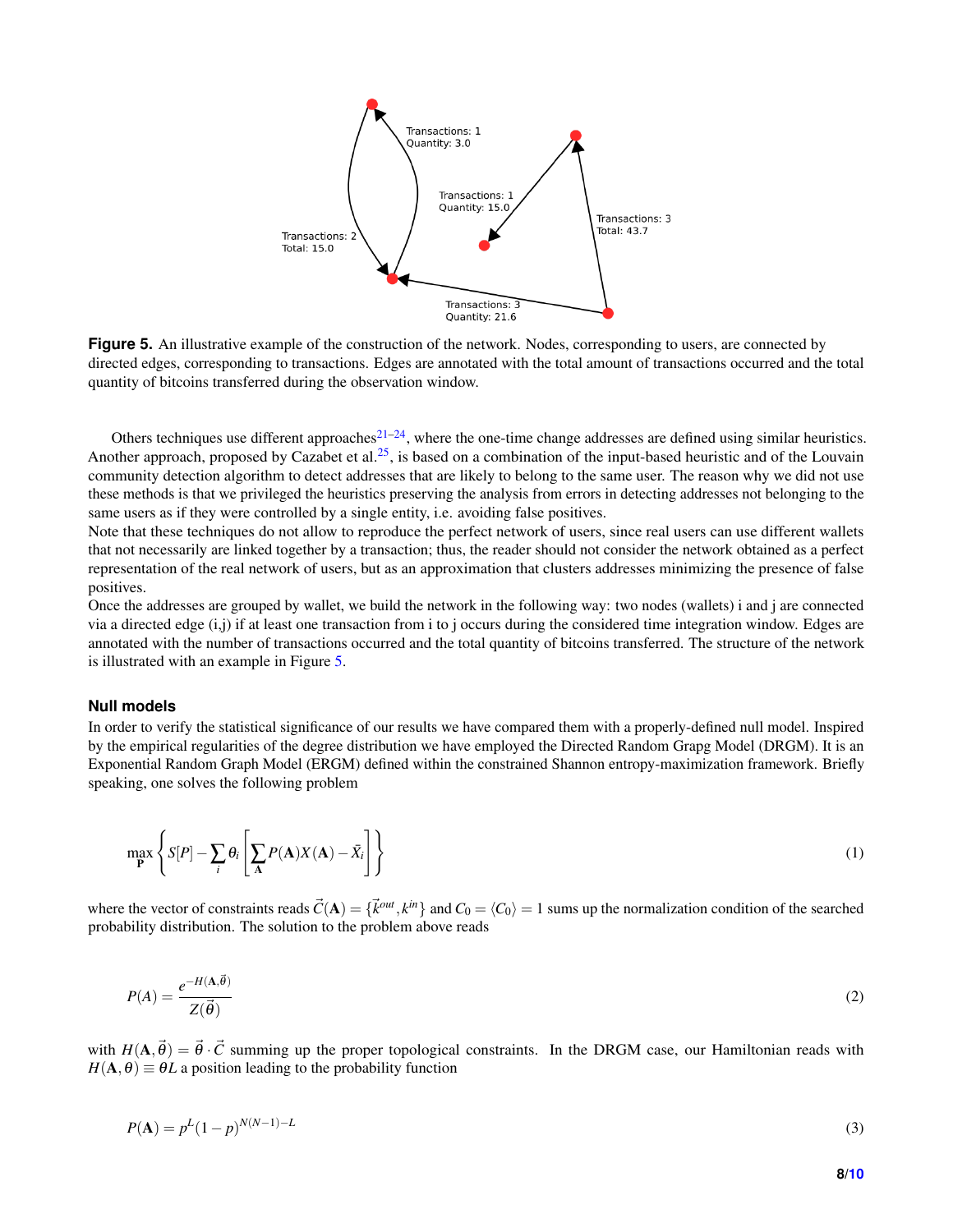<span id="page-8-7"></span>

**Figure 6.** The 13 possible triadic motifs involving three connected vertices $20$ .

<span id="page-8-9"></span>with  $p\frac{e^{-\theta}}{1+e^{-\theta}} \equiv \frac{x}{1+x}$ . The comparison between observed and expected properties on the ensemble has been carried out by employing the z-score index, defined as

$$
z_X = \frac{N_X - \bar{X}}{\sigma_X};\tag{4}
$$

in our case, *X* represents the abundance of the triadic motifs shown in fig. [6.](#page-8-7) The *z-score* is a standardised variable measuring the difference between the observed and the expected value in units of standard deviation. If X is normally distributed under the null model, then values within  $z = \pm 1$ ,  $z = \pm 2$ ,  $z = \pm 3$  would (approximately) occur with a 68%, 95%, 99% probability respectively. If the observed value of X corresponds to a large positive (negative) value of *z<sup>X</sup>* then the quantity X is over(under)-represented in the data, and not explained by the null model.

A simpler analysis discounting the increasing volume of the network is obtained by considering the index  $\hat{N}_m = \frac{N_m}{N}$ , i.e. by dividing the abundance of a given motif *m* by the total number of nodes in a particular snapshot.

#### **Motifs detection**

An exact counting of the network motifs present in the reconstructed networks of transactions was performed, on a reduced set of 17 time points in the period of the first bitcoin bubble. The 13 three-node network motifs analysed are the same ones as those described by Squartini et al.<sup>[20](#page-9-10)</sup> and are represented in Fig. [6.](#page-8-7) Null models are built for each time point with the procedure described above. The expected number of network motifs  $\bar{X}$  and their standard deviation  $\sigma_X$  are henceforth obtained, allowing us to calculate the *z-score* (equation [4\)](#page-8-9).

## **Acknowledgements**

All authors are grateful to Alberto Antonioni, Eugenio Valdano and IMT Lucca for the organisation of the workshop Complexity 72H during which this research was performed. C.J.T. acknowledges financial support of the University of Zurich through the University Research Priority Programme on Social Networks. V.R. was sponsored by the U.S. Army Research Laboratory and the U.K. Ministry of Defence under Agreement Number W911NF-16-3-0001. The views and conclusions contained in this document are those of the authors and should not be interpreted as representing the official policies, either expressed or implied, of the U.S. Army Research Laboratory, the U.S. Government, the U.K. Ministry of Defence or the U.K. Government. The U.S. and U.K. Governments are authorised to reproduce and distribute reprints for Government purposes notwithstanding any copyright notation herein.

## **References**

- <span id="page-8-0"></span>1. Nakamoto, S. Bitcoin: A peer-to-peer electronic cash system (2008).
- <span id="page-8-1"></span>2. Halaburda, H. & Sarvary, M. Beyond bitcoin. *The Econ. Digit. Currencies* (2016).
- <span id="page-8-8"></span>3. Antonopoulos, A. M. *Mastering Bitcoin: Programming the Open Blockchain* (O'Reilly Media, Inc., 2017).
- <span id="page-8-2"></span>4. Glaser, F. Pervasive decentralisation of digital infrastructures: a framework for blockchain enabled system and use case analysis. *Hawaii Int. Conf. on Syst. Sci. 2017 (HICSS-50)* (2017).
- <span id="page-8-3"></span>5. Gandal, N., Hamrick, J., Moore, T. & Oberman, T. Price manipulation in the bitcoin ecosystem. *J. Monet. Econ.* (2018).
- 6. Chu, J., Nadarajah, S. & Chan, S. Statistical analysis of the exchange rate of bitcoin. *PLoS ONE* 10, e0133678 (2015).
- <span id="page-8-4"></span>7. Hayes, A. S. Cryptocurrency value formation: An empirical study leading to a cost of production model for valuing bitcoin. *Telematics Informatics* 34, 1308–1321 (2017).
- <span id="page-8-5"></span>8. Böhme, R., Christin, N., Edelman, B. & Moore, T. Bitcoin: Economics, technology, and governance. J. Econ. Perspectives 29, 213–38 (2015).
- <span id="page-8-6"></span>9. Gervais, A., Karame, G., Capkun, S. & Capkun, V. Is bitcoin a decentralized currency? *IEEE security & privacy* 12, 54–60 (2014).